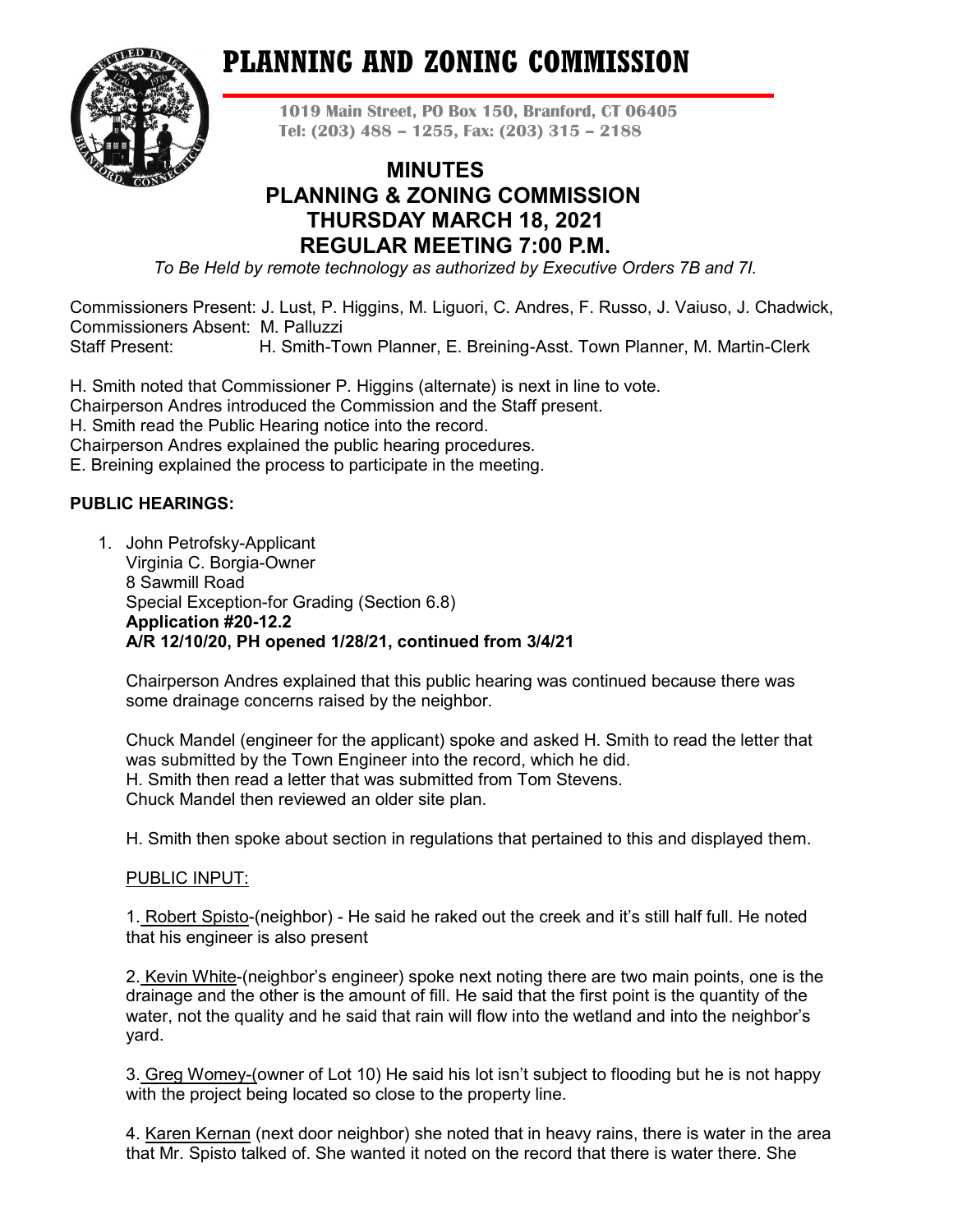*Branford Planning & Zoning Minutes March 18, 2021 Page 2 of 11*

> noted that the trench that is presently there was built by hand with a small backhoe by the previous homeowner and was not efficient. She said this is going to be a bad problem.

Chuck Mandel gave a few comments.

Chairperson Andres suggested keeping the public hearing open to allow time for Chuck Mandel to work with the neighbor and his engineer.

#### **This item is continued to the 4/1/21 meeting**.

2. 56 Stony Creek Rd. Inc. c/o Leigh Small-Applicant Farads Stony Creek LLC c/o Tariq Farid-0wner 56 Stony Creek Road Special Exception- Grading (Section 6.8) **Application #21-1.5 A/R 1/28/21 & PH opened 2/18/21 & continued from 3/4/21**

#### **Chairperson Andres stated this item is continued to the 4/1/21 meeting.**

3. Karen Yarasavage & Kevin Genda-Applicants & Owners 24 Wakefield Road Special Exception & Coastal Site Plan-Grading (Section 6.8) **Application #21-2.1 A/R 3/4/21 & PH set for 3/18/21**

J. Pretti (Criscuolo Engineering) represented the applicant explaining the application is for a new pool and patio. He reviewed the site plan.

E. Breining reviewed the staff report.

PUBLIC INPUT:

No one spoke. Chairperson Andres closed the Public Hearing.

4. Premier Realty Holdings II,LLC c/o Robert Alvine-Applicant & Owner 132 Ivy Street Special Exception- Vehicle Delivery Facility **Application #21-2.4 A/R 3/4/21 & PH set for 3/18/21**

Mike Ott (Summer Hill Engineering) represented the applicant and noted that Robert Alvine was also present. He displayed site plans and highlighted the application explaining the plan is to demolish the existing building and build a new one that will be used for customers who are picking up their new vehicle.

Mike D' Amato (consultant) reviewed the staff report. H. Smith added a few comments.

Robert Alvine explained this building will be the vehicle delivery area. New cars are very complicated and they are striving to improve the customers experience.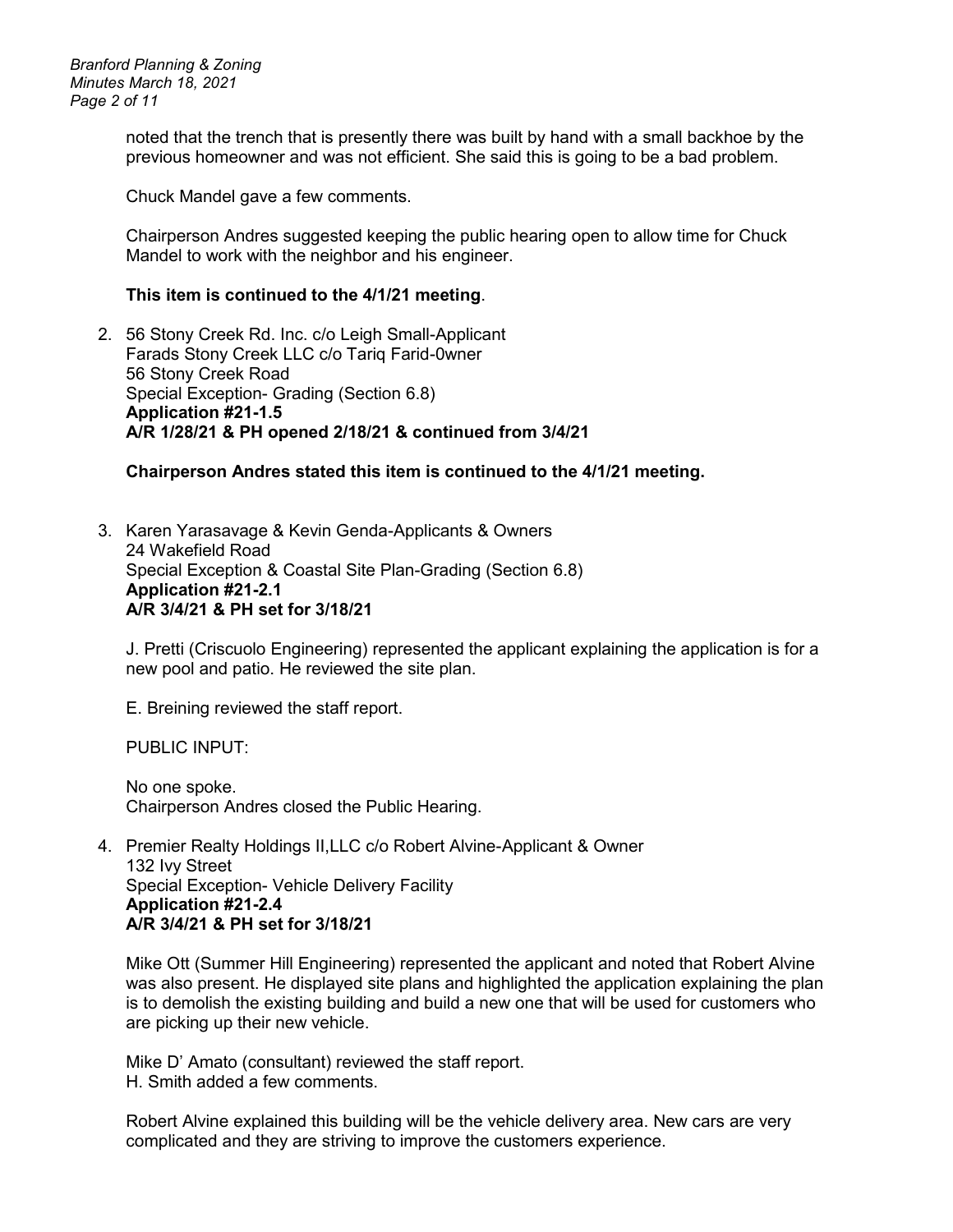PUBLIC INPUT: No one spoke.

H. Smith suggested keeping the public hearing open to obtain more staff comments.

#### **Chairperson Andres noted this is continued to the 4/1/21 meeting**.

5. Jay Gauvin-Applicant & Owner 65 Dorchester Lane Special Exception- Grading (Section 6.8) for New Home **Application #21-2.5 A/R 3/4/21 & PH set for 3/18/21**

The applicant was present along with his engineer, Roger Nemergut (Nemergut Consulting) They displayed a site plan explaining the application is for grading for the construction of a new 3 bedroom house.

E. Breining reviewed the staff report.

PUBLIC INPUT: No one spoke. Chairperson Andres closed the public hearing.

6. Ceres Farm, LLC c/o Caius Mergy-Applicant LCM Properties, LLC c/o Joseph Mineri-Owner 101 & 115 North Branford Road Special Exception- Brewery with Tasting Room **Application #21-2.7 A/R 2/18/21 & PH set for 3/18/21**

J. Pretti (Criscuolo Engineering) represented the applicant and noted that Caius Mergy and the architect Peter Webster were present.

J. Pretti reviewed the site plan and explained the application was to remove the existing building and build a brewery and a tasting room.

Lee Mergy spoke and said it will be a small family owned brewery with a farmhouse atmosphere. They plan to work with Ct suppliers.

Peter Weber displayed and reviewed the building drawings. Mike D'Amato reviewed the staff report.

PUBLIC INPUT: No one spoke.

Chairperson Andres asked for a few details such as a statement of use. He stated this item will be continued to the 4/1/21 meeting.

7. Victor J. Cassella- Applicant Marilyn Cassella, Trustee-Owner 23 Prospect Hill Rd. Special Exception & CAM- Grading (Section 6.8) for a new home **Application #21-2.8 A/R 3/4/21 & PH set for 3/18/21**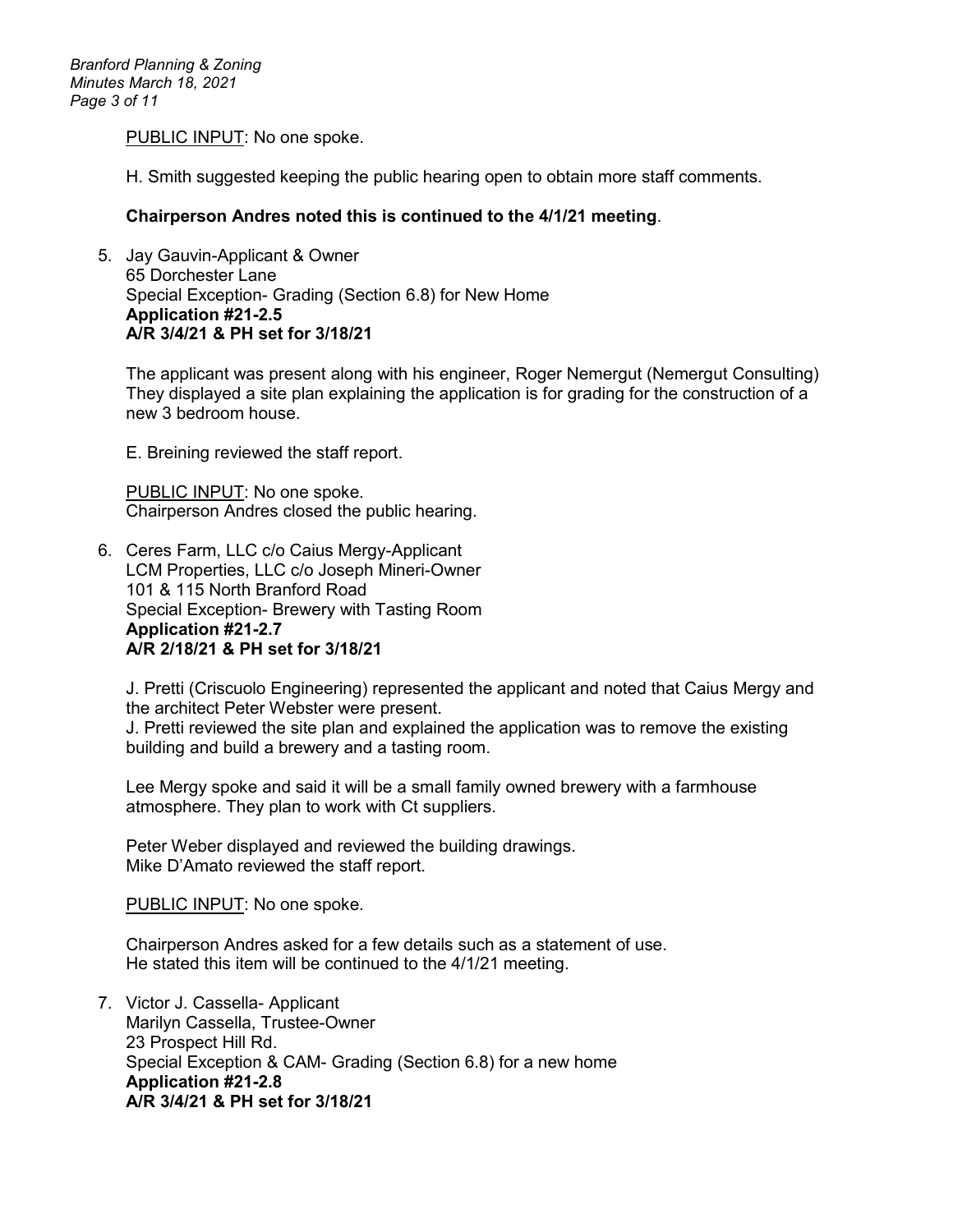*Branford Planning & Zoning Minutes March 18, 2021 Page 4 of 11*

> J. Pretti (Criscuolo Engineering) represented the applicant and explained this project is a demolition of the existing house and the construction of a new house. He reviewed the site plans.

Tony Terry (Terry Architecture) reviewed the floor plans. E. Breining reviewed the staff report.

PUBLIC INPUT: No one spoke.

Chairperson Andres closed the public hearing.

The Commission then took a 10 minute break at 9:18 pm.

8. BTB Group, c/o Albert F. Ridinger-Applicant & Owner 17-29 South Main Street PDD Modification- Add "Schools" to list of permitted uses **Application #21-3.5 A/R 3/4/21 & PH set for 3/18/21**

Albert Ridinger (Applicant) explained that he has a possible tenant (driving school) for his building on 17-29 South Main Street and the Zoning Regulations require adding this use to the PDD (Planned Development District).

H. Smith noted this application is being discussed with Application#21-3.8 which is for some adjustments to the landscaping plan. He then displayed site photos and reviewed the current landscaping. He also reviewed the staff report.

#### PUBLIC INPUT:

1. Perry Maresca (Chairman of the Economic Development Commission) noted there are other school type businesses in the building now and also in the past. He said he hopes the Commission approves this as there are many positives to this school addition.

Chairperson Andres closed the public hearing.

#### **MINUTES: 3/04/21**

H. Smith noted a few modifications need to be made. This is tabled to the 4/1/ 21 meeting.

#### **CORRESPONDENCE:**

Nothing was discussed**.**

#### **RETURN TO TABLE:**

1. Karen Yarasavage & Kevin Genda-Applicants & Owners 24 Wakefield Road Special Exception & Coastal Site Plan-Grading (Section 6.8) **Application #21-2.1 A/R 3/4/21 & PH set for 3/18/21**

H. Smith noted that P. Higgins is seated for M. Palluzzi who is absent.

**J. Chadwick made a motion to approve the application with the Findings and Conditions below:**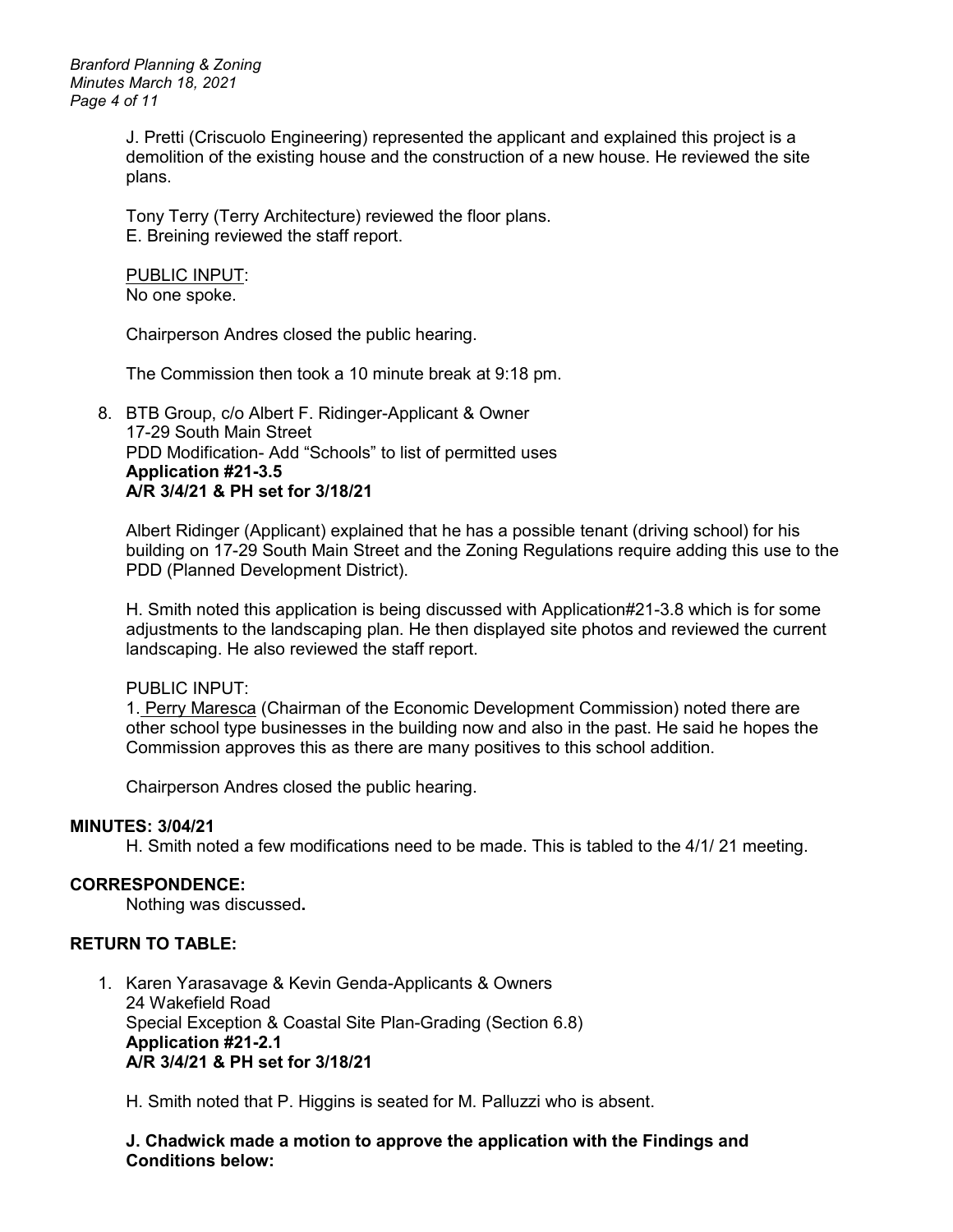*Branford Planning & Zoning Minutes March 18, 2021 Page 5 of 11*

# **FINDINGS:**

1) The Coastal Site Plan is consistent with the goal and policies of the Coastal Area Management Act (CGS Section 22a-92) and incorporates conditions and modifications necessary to mitigate adverse impacts on coastal resources and any future water dependent activities.

# **CONDITIONS :**

- 1) Prior to the start of construction erosion control measures shall be installed to the satisfaction of the Zoning Enforcement Officer and maintained throughout the project.
- 2) The Special Exception approval under Section 6.8 granted with the approval of this application shall expire one-year from the date of decision on this application unless renewed by the Commission pursuant to Section 6.8.L.

# **J. Lust seconded the motion which passed unanimously.**

2. Jay Gauvin-Applicant & Owner 65 Dorchester Lane Special Exception- Grading (Section 6.8) for New Home **Application #21-2.5 A/R 3/4/21 & PH set for 3/18/21**

# **J. Vaiuso made a motion to approve the application with the Conditions listed below:**

# **CONDITIONS :**

- 1) Prior to the start of construction erosion control measures shall be installed to the satisfaction of the Zoning Enforcement Officer and maintained throughout the project.
- 2) The Special Exception approval under Section 6.8 granted with the approval of this application shall expire one-year from the date of decision on this application unless renewed by the Commission pursuant to Section 6.8.L.

# **P. Higgins seconded the motion which passed unanimously.**

- 3. Victor J. Cassella- Applicant Marilyn Cassella, Trustee-Owner 23 Prospect Hill Rd. Special Exception & CAM- Grading (Section 6.8) for a new home **Application #21-2.8 A/R 3/4/21 & PH set for 3/18/21**
	- J. Lust recused himself for this application. M. Liguori is seated for him.

#### **M. Liguori made a motion to approve the application with the Finding & Conditions below:**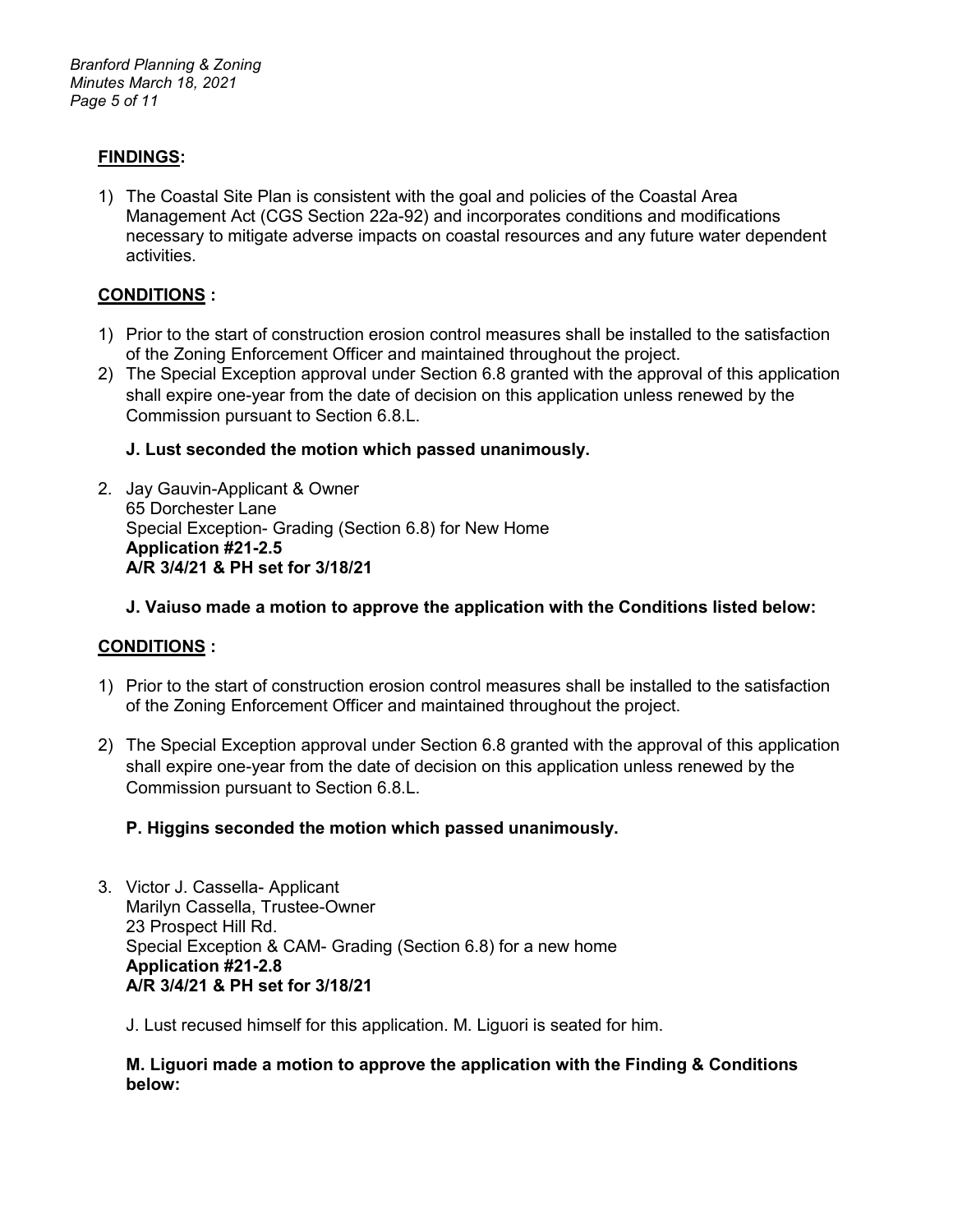*Branford Planning & Zoning Minutes March 18, 2021 Page 6 of 11*

# **FINDING:**

1) The Coastal Site Plan is consistent with the goal and policies of the Coastal Area Management Act (CGS Section 22a-92) and incorporates conditions and modifications necessary to mitigate adverse impacts on coastal resources and any future water dependent activities.

# **CONDITIONS:**

1) Prior to the start of construction erosion control measures shall be installed to the satisfaction of the Zoning Enforcement Officer and maintained throughout the project.

2) The Special Exception approval under Section 6.8 granted with the approval of this application shall expire one-year from the date of decision on this application unless renewed by the Commission pursuant to Section 6.8.L.

- 3) Add "Coastal Site Plan" to the Drawing title of drawing 1 of 2 currently entitled "On Site Wastewater Plan".
- 4) The Site Plan may be modified to allow the installation of underground galleries under the driveway subject to staff approval.

# **P. Higgins seconded the motion which passed unanimously.**

Application #21-3.5 and #21-3.8 were heard together

4. BTB Group, c/o Albert F. Ridinger-Applicant & Owner 17-29 South Main Street PDD Modification- Add "Schools" to list of permitted uses **Application #21-3.5 A/R 3/4/21 & PH set for 3/18/21**

#### **J. Vaiuso made a motion to approve the application with the Findings & Conditions below with an effective date of 3/24/21.**

# **Findings:**

- 1. The Commission finds that the proposed modification to the 17-29 South Main Street Planned Development District uses as proposed in this application for the property known as 17-29 So. Main Street is consistent with and conforms to Section 5.4.A of the Zoning Regulations, Section 9.10.F of the Zoning Regulations, the Comprehensive Plan of Development of the Town of Branford (the "Comprehensive Plan") and that the 2019 Plan of Conservation and Development of the Town of Branford (the "POCD") has been considered in the rendering of a decision on this application.
- 2. The Commission also finds, in accordance with Section 9.10.F of the Regulations, that:
	- a. Another existing zoning district could not be appropriately established to accomplish such purposes;
	- b. The petitioner has provided, where appropriate, for the continued maintenance of the development in general, including those open space and recreational areas not dedicated for general public use;
	- c.The streets and drives will be suitable and adequate to accommodate anticipated traffic and projected development intensity will not generate traffic in such amounts as to overload the street system in the area;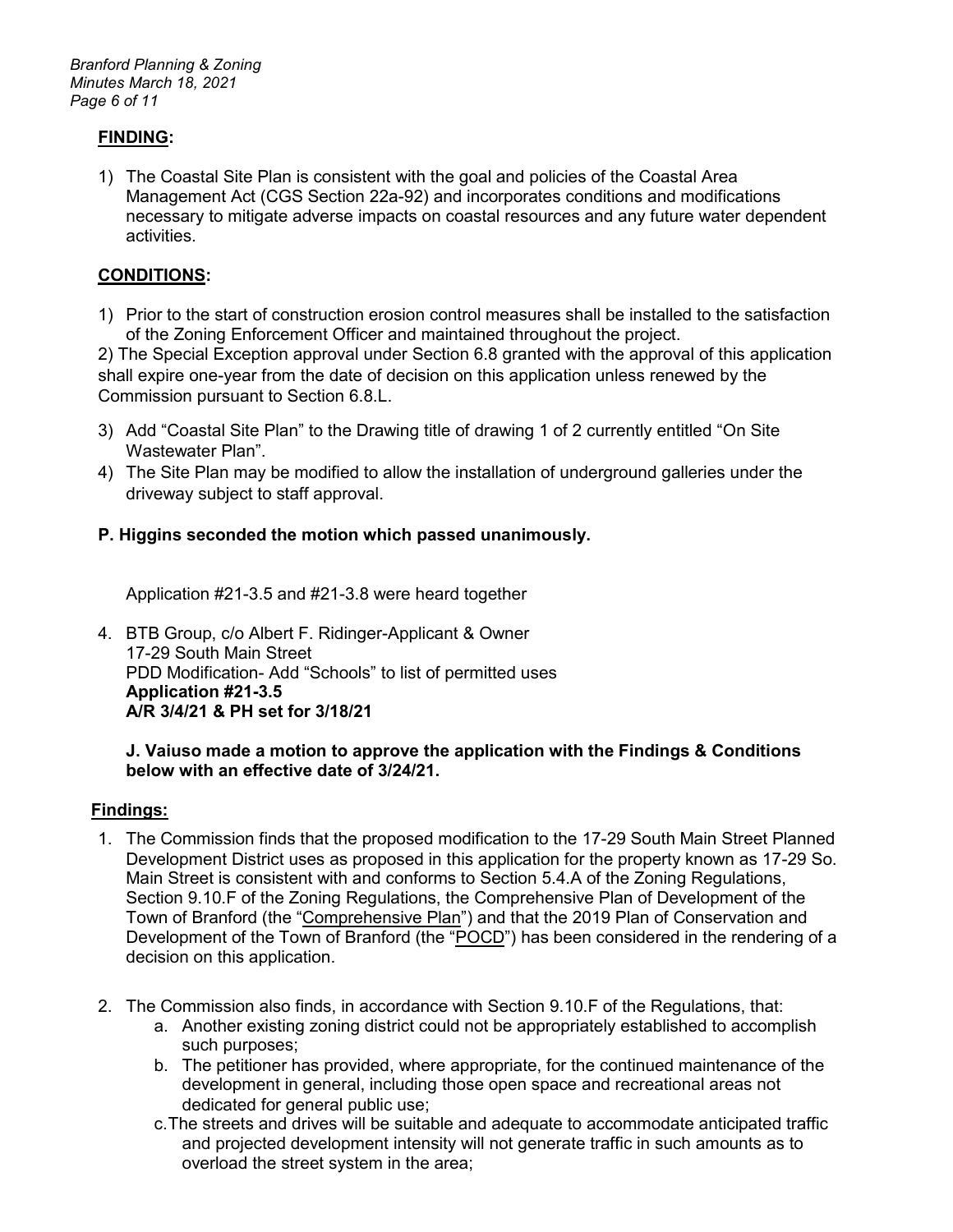*Branford Planning & Zoning Minutes March 18, 2021 Page 7 of 11*

- d. The existing and proposed utility services are adequate for the proposed development and the utilities and drainage have been so arranged as to not overburden the capacity of the facilities connected therewith.
- 3. In issuing this approval the Commission notes and relies upon the following:
	- a. That previous Planning and Zoning Commission approvals remain in full force and effect.

# **Conditions:**

- 1. No additional signage or new or replacement lighting shall be installed without Planning or Zoning Commission approval, or that of its staff whichever may be appropriate, for compliance of the proposed signage or lighting with the Zoning Regulations.
- 2. To ensure continued compliance with the Zoning Regulations (Section 6.3) all landscaping must be maintained as an on-going requirement of this approval to ensure survival of the landscaping. Any landscaping element that does not survive or that becomes significantly damaged must be replaced in–kind.

# **J. Chadwick seconded the motion which passed unanimously.**

1. BTB Group c/o Albert Ridinger-Applicant & Owner 17-29 South Main Street Site Plan Modification- Adjustment to Landscaping Plan **Application #21-3.8 To be A/R** 

# **J. Lust made a motion to approve the application with the Finding and Conditions Listed below:**

# **Finding:**

1. Subject to compliance with the conditions listed below, the Commission finds, that the applicant has demonstrated excellence in landscaping design per section 6.3.L (2) and waives the required landscaping as proposed on the annotated Site Plan submitted with this application and the Landscaping Plan may be modified and may be developed by a non-landscaping professional and be approved by staff.

# **Conditions:**

- 1. No additional signage or new or replacement lighting shall be installed without Planning or Zoning Commission approval, or that of its staff whichever may be appropriate, for compliance of the proposed signage or lighting with the Zoning Regulations.
- 2. To ensure continued compliance with the Zoning Regulations (Section 6.3) all landscaping must be maintained as an on-going requirement of this approval to ensure survival of the landscaping. Any landscaping element that does not survive or that becomes significantly damaged must be replaced in–kind.

# **J. Vaiuso seconded the motion which passed unanimously.**

# **OLD BUSINESS:**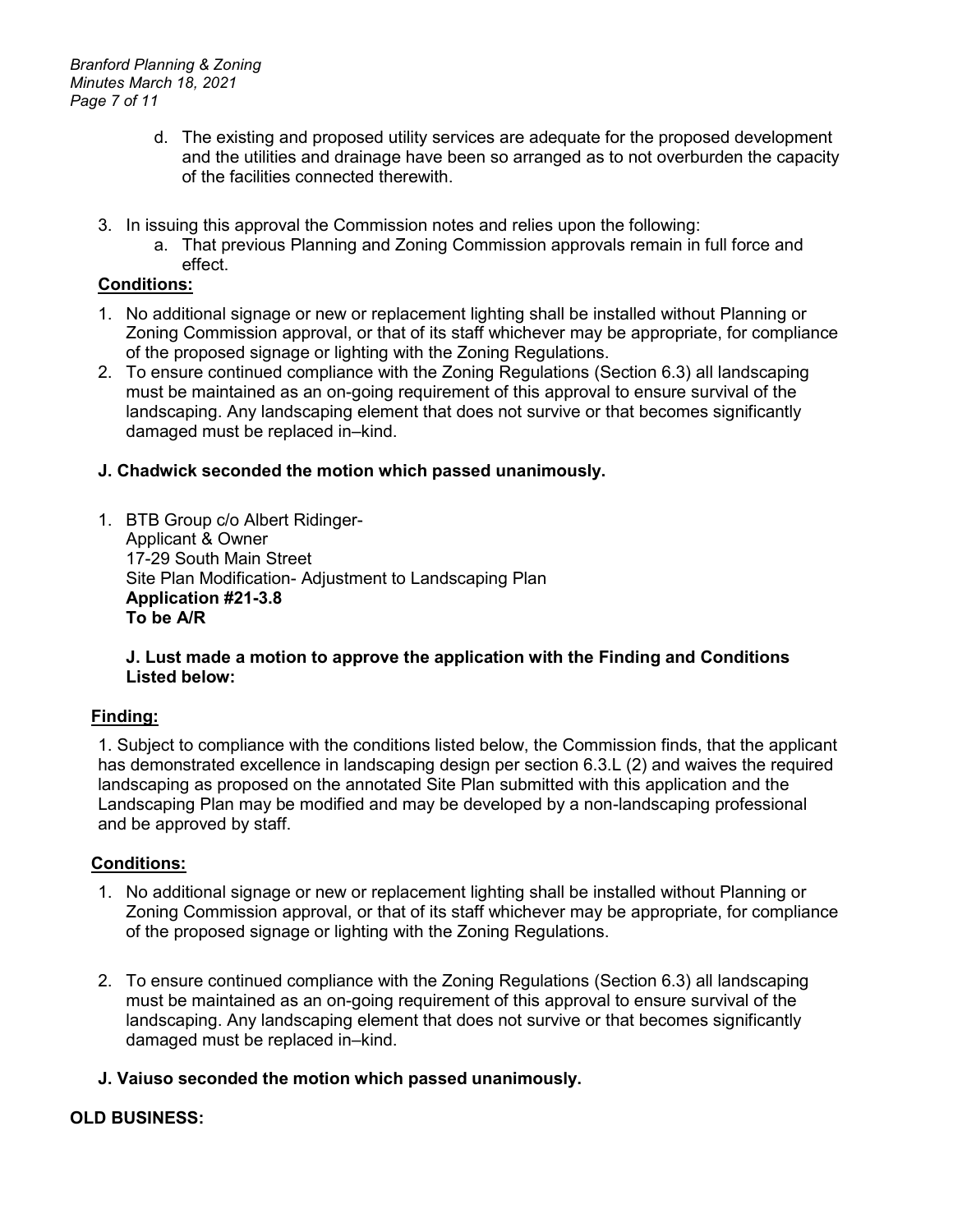*Branford Planning & Zoning Minutes March 18, 2021 Page 8 of 11*

> 1. Stony Creek Estates, LLC-Applicant & Owner 47 Gould Lane Special Exception Modification-Residential Open Space Development-Modification to restriction on development of 10, 12, & 14 Luisa Court **Application #20-11.3 A/R 11/5/20 & PH to be set by Staff and Chairperson, tabled from 3/4/21**

# **This is Tabled to the 4/1/21 meeting.**

2. Beacon Communities-Applicant Branford Housing Authority-Owner 115 South Montowese Street (Parkside Village I) Site Plan & Coastal Site Plan under CGS Section 8-30g (Affordable Housing Land Use Appeals) **- Application #17-9.6** Action to Modify decision as directed by the State of Connecticut Superior Court decision regarding *Housing Authority of the Town of Branford, et al. v. Town of Branford Planning and Zoning Commission (Docket nos. HHD-CV19-6115394-S and HHD-CV20-6122425-S)* **Tabled from 3/4/21**

# **This is Tabled to the 4/1/21 meeting.**

3. Emilie Penner Greene-Applicant Scott Penner –Owner 1136-1040 Main Street Special Exception- Restaurant /Café **Application #21-2.6 A/R 2/18/21 & PH to be set by Staff & Chairperson**

# **This is Tabled to the 4/1/21 meeting.**

4. Dave Peck- Applicant 48 Leetes Island Rd Petroleum LLC, c/o Syed Sami- Owner 42 Leetes Island Road Special Exception- Site & design changes **Application #21-2.9 A/R 3/4/21 & PH to be set by Staff & Chairperson**

# **This is Tabled to the 4/1/21 meeting.**

- 5. Town of Branford, c/o James Cosgrove-Applicant & Owner 747-749 East Main Street Site Plan-Addition to Cosgrove Animal Shelter **Application #21-2.11 A/R 3/4/21**
	- J. Pretti (Criscuolo Engineering) and J. Hoefferle (Town Engineer) were present.
	- J. Pretti reviewed the site plan.

E. Breining reviewed the staff report.

**J. Vaiuso made a motion to approve the application with the Findings & Conditions below:**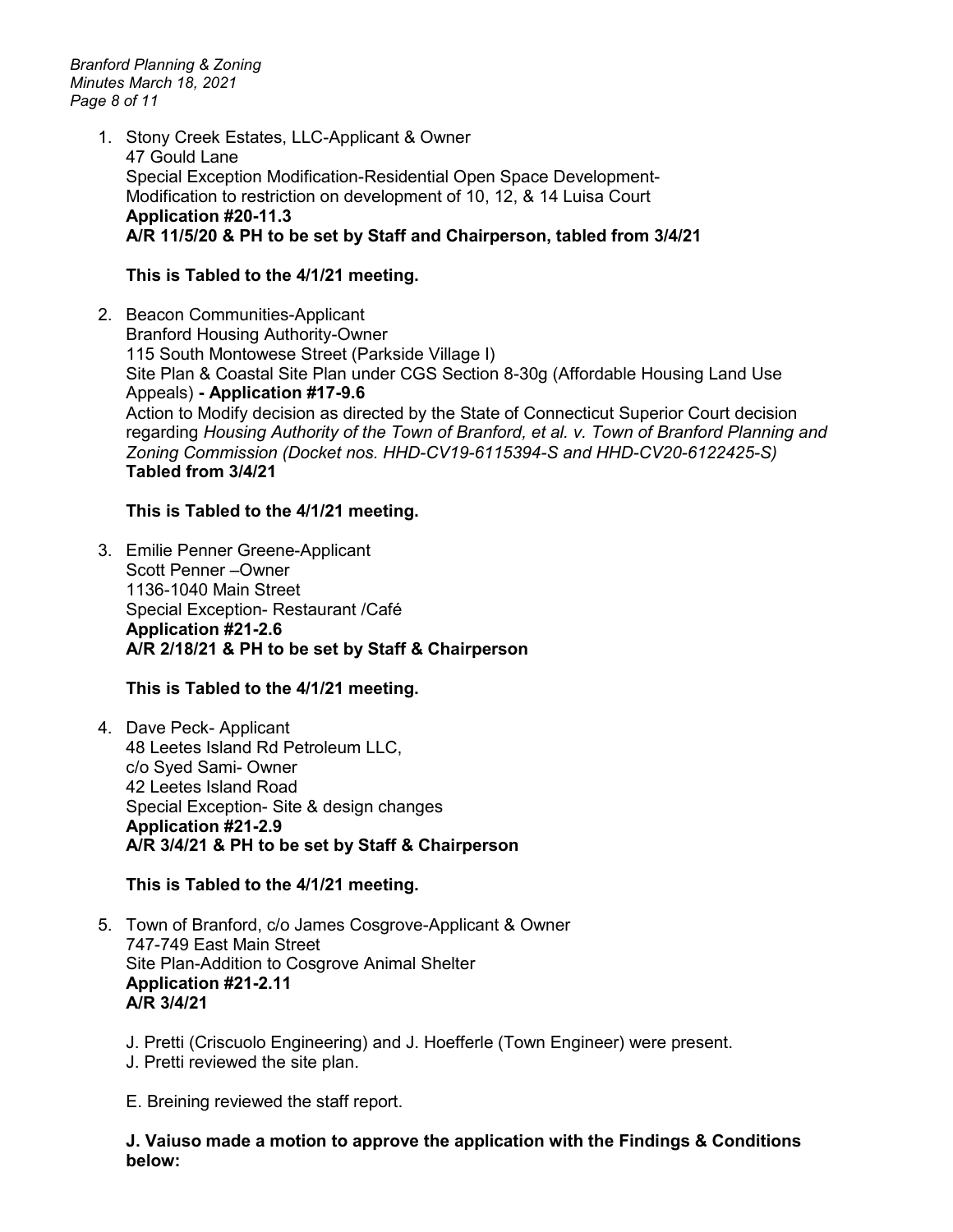#### **FINDINGS:**

- 1. Subject to compliance with the conditions listed below, the Commission finds, that the applicant has demonstrated excellence in landscaping design per section 6.3.L (2) and waives the required landscaping per section 6.3.
- 2. The Commission finds that per Section 6.3.D.3 the due to the minimal impact of the proposed activity with respect to the surrounding uses and the larger property of which the Animal Shelter is a part, that the development of the Landscaping Plan by a Landscape Professional is not required.

# **CONDITIONS:**

1. To reduce glare, all fixtures shall be demonstrated to meet the IES full-cutoff definition unless they are emergency lights or very low level accent lights (less than 900 lumen output – less than an incandescent 100 watt bulb). Fixed, not adjustable, arm mounts shall be used for all fixtures. The correlated color temperature of the light source for all exterior fixtures, either building or pole mounted, shall be equal to or less than 3000 Kelvin (K). Information on all building mounted light fixtures shall to be provided including cut sheets with all model choices indicated and an updated photometric plan (Sheet LP-1) including an updated schedule providing information on the different types of fixture (maker & model number, mounting height, lumens generated, etc.) and surface light level projections in foot-candles that are in compliance with the requirements of the Zoning Regulations.

#### **J. Chadwick seconded the motion which passed unanimously.**

- 6. Andrew Rainone-Applicant KIOP Branford LLC, c/o Kimco Realty- Owner 1025-1091 West Main Street Special Exception- Add a drive up ATM machine to existing bank **Application #21-3.1 A/R 3/4/21 & PH to be be set by Staff & Chairperson**
- 7. Marc Reed- Applicant & Owner 46 Parish Farm Road Special Exception- Accessory Apartment & Oversized Accessory Structure **Application #21-3.4 A/R 3/4/21 & PH to be set by Staff & Chairperson**
- 8. Conor Daley-Applicant & Owner 548-552 Leetes Island Road Special Exception- Accessory Apartment **Application #21-3.2 A/R 3/4/21 & PH to be set by Staff & Chairperson**

# **NEW BUSINESS:**

1. Lauren Lest- Applicant Thomas Vailette-Owner 650 Main Street Special Exception- Dog Grooming **Application #21-3.3 A/R 3/18/21 & PH for 4/1/21**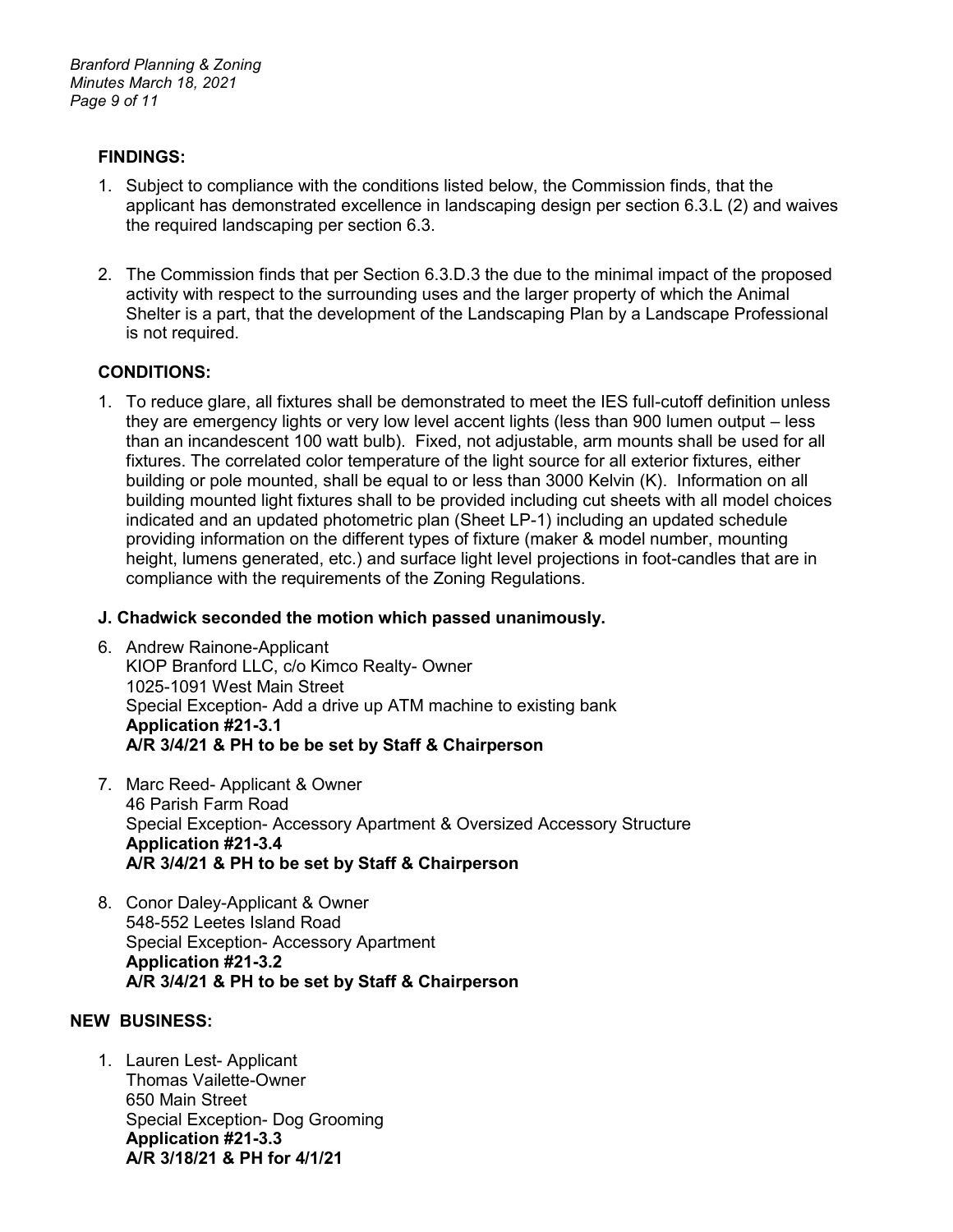*Branford Planning & Zoning Minutes March 18, 2021 Page 10 of 11*

> 2. Sound Real Estate LLC, c/o Dan Merriam-Applicant 101 West Main St. Branford LLC c/o Jeanne Tahnk-Owner 101 West Main Street Special Exception- Car Storage Parking Lot **Application #21-3.6 To be A/R & PH to be set by Staff & Chairperson**

# **OTHER BUSINESS:**

1. DISCUSSION – Possible changes to parking requirements in the Main Streets Overlay District

H. Smith explained the overlay zone near Main Street was approved about a year ago. One of the restaurants in the area has an issue with parking but are close to a municipal parking lot. When the overlay district was established that created a reduction in the applicable parking requirements for restaurants. This creates a problem for the restaurant. The restaurant owner spoke with H. Smith and asked if the Commission would consider changing the parking requirements for the overlay district or should they apply to the Commission? The Commissioners discussed this briefly and the consensus was that the Commission would initiate a regulation change.

H. Smith said this can be discussed further at the next meeting.

Jamie Cosgrove (First Selectman) spoke stating he appreciates the Commission addressing this. He wants to continue the vibrancy of the downtown and bringing additional restaurants will increase the vibrancy. He noted the downtown area has many parking spaces around the downtown area and he mentioned the Jazz concerts on the green and noted when they limited parking on the grass areas that did not affect the attendance to the events. He also said there is funding available for wayfinding to direct people to the municipal parking areas.

2. DISCUSSION – Possible Commission initiation of Zoning Map Amendment application to change zoning of existing PDD approved in 2015 for several properties at Exit 56 on I-95 – a.k.a. the "COSTCO" PDD

Chairperson Andres explained a letter was received from a Realtor previously asking about the Exit 56 area and asking for clarification .The Town Counsel advised the commission that the Master Plan had expired and you couldn't do anything with the PDD. Then a letter was received from the Economic Development Commission suggesting the Commission look at the status of a possible hybrid zone. The Commission stated any non-residential use they would be open to. But, the property owners need to tell the Commission what they would like to build there. Not the Commission imposing what they think should be there. Chairperson Andres then reviewed what occurred at Exit 53.He then suggested abolishing the PDD as the first step and turning the area back to the prior zone which was IG-2.He spoke of the prior application for Costco and how it failed, etc.

He then asked Commission for input. They discussed it briefly and most of the Commission agreed with Chairperson Andre's suggestion to delete the PDD and change it back to IG-2 zoning.

H. Smith said he will prepare an amendment to change it to an IG-2 zone and it can be discussed at the next meeting.

- 3. Establish Bond for 148-172 Main Street
	- **J. Lust made a motion to establish a bond for 148-172 Main Street.**
	- **J. Chadwick seconded the motion which passed unanimously.**